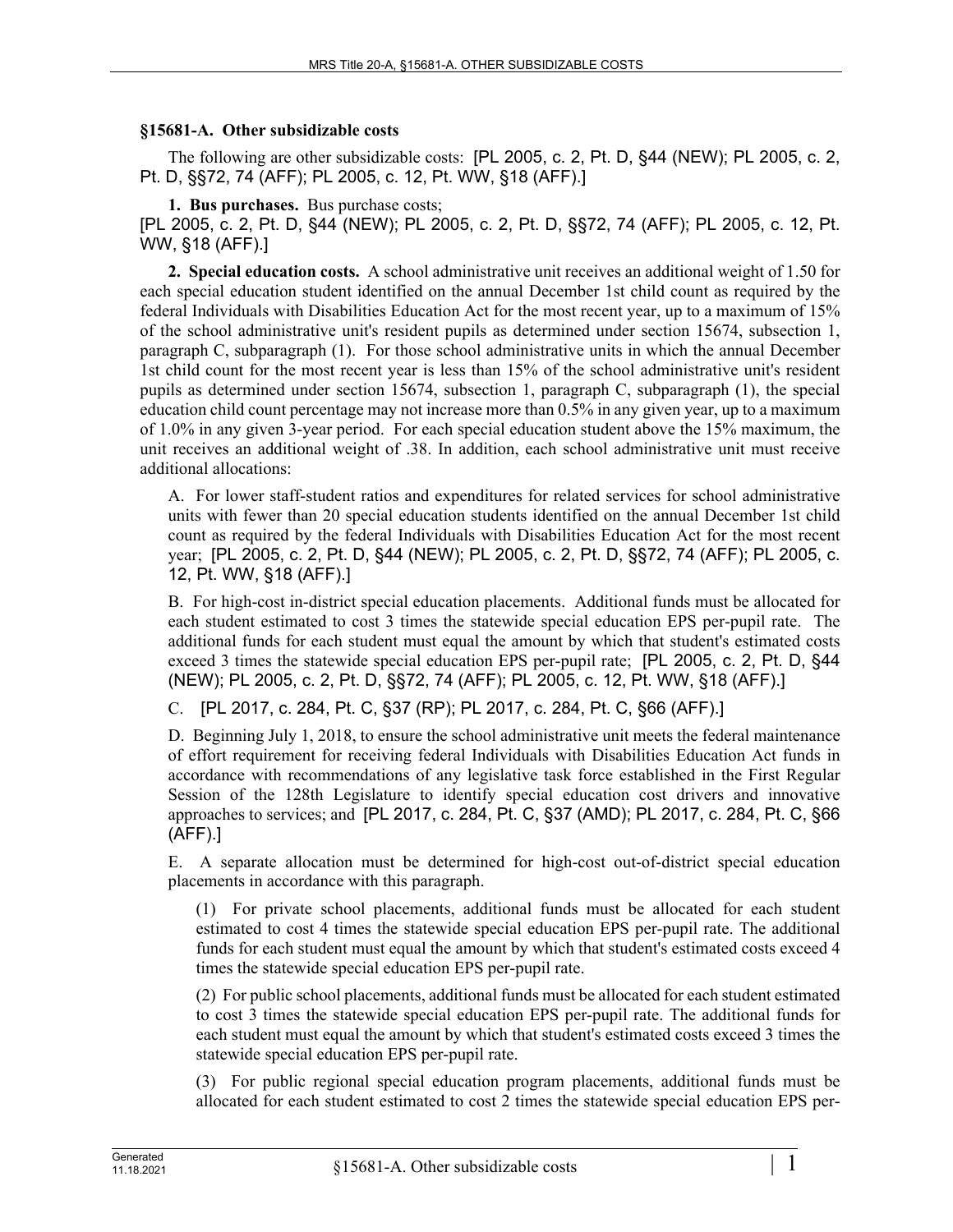pupil rate. The additional funds for each student must equal the amount by which that student's estimated costs exceed 2 times the statewide special education EPS per-pupil rate. Resident students for the fiscal agent of the regional special education program are considered out-ofdistrict placements for purposes of this determination. The commissioner may expend and disburse funds pursuant to section 15689, subsection 9 for direct contractual agreements to provide legal services, facilitation services and other services to assist a school administrative unit with planning and implementing a regional special education program. [PL 2017, c. 284, Pt. C, §37 (NEW); PL 2017, c. 284, Pt. C, §66 (AFF).]

The commissioner shall develop an appeals procedure for calculated special education costs for school administrative units;

[PL 2017, c. 284, Pt. C, §37 (AMD); PL 2017, c. 284, Pt. C, §66 (AFF).]

**2-A. Reduction for fiscal year 2008-09.**  [PL 2017, c. 284, Pt. C, §38 (RP).]

**3. Transportation costs.** For fiscal year 2006-07, the commissioner, using information provided by a statewide education policy research institute, shall establish for each school administrative unit a predicted per-pupil transportation cost as defined in section 15672, subsection 22‑A. The established predicted per-pupil transportation cost multiplied by the number of the school administrative unit's resident students for each school administrative unit must be no less than 90% of the most recent year's reported net transportation expenditures. Beginning in fiscal year 2007-08, and for each subsequent fiscal year, the per-pupil transportation costs for each school administrative unit are its predicted perpupil transportation cost for the most recent year adjusted by the Consumer Price Index or other comparable index, except that the established predicted per-pupil transportation cost multiplied by the number of the school administrative unit's resident students for each school administrative unit must be no less than 90% of the most recent year's reported net transportation expenditures. The commissioner shall develop an appeals procedure for established per-pupil transportation costs for school administrative units;

[PL 2005, c. 519, Pt. AAAA, §8 (RPR).]

**3-A. Reduction for fiscal year 2008-09.**  [PL 2017, c. 284, Pt. C, §39 (RP).]

**4. Career and technical education costs.** Career and technical education costs in the base year adjusted to the year prior to the allocation year. This subsection does not apply to the 2018-19 funding year and thereafter; and

[PL 2017, c. 284, Pt. C, §40 (AMD).]

**4-A. Costs of plans for middle school career and technical education exploration programs.**  Beginning in fiscal year 2018-19, and in each subsequent fiscal year, costs approved pursuant to chapter 313 attributable to establishing and operating career and technical education exploration programs for middle school students. The commissioner may establish an allocation to school administrative units for plans under this subsection. The plans must be implemented within the school administrative unit; and

[PL 2017, c. 420, §7 (NEW).]

**5. Gifted and talented education costs.** Gifted and talented education costs in the base year adjusted to the year prior to the allocation year.

[PL 2005, c. 2, Pt. D, §44 (NEW); PL 2005, c. 2, Pt. D, §§72, 74 (AFF); PL 2005, c. 12, Pt. WW, §18 (AFF).]

## SECTION HISTORY

PL 2005, c. 2, §D44 (NEW). PL 2005, c. 2, §§D72,74 (AFF). PL 2005, c. 12, §UU3 (AMD). PL 2005, c. 12, §§UU12,13,WW 18 (AFF). PL 2005, c. 397, §D3 (REV). PL 2005, c. 519, §AAAA8